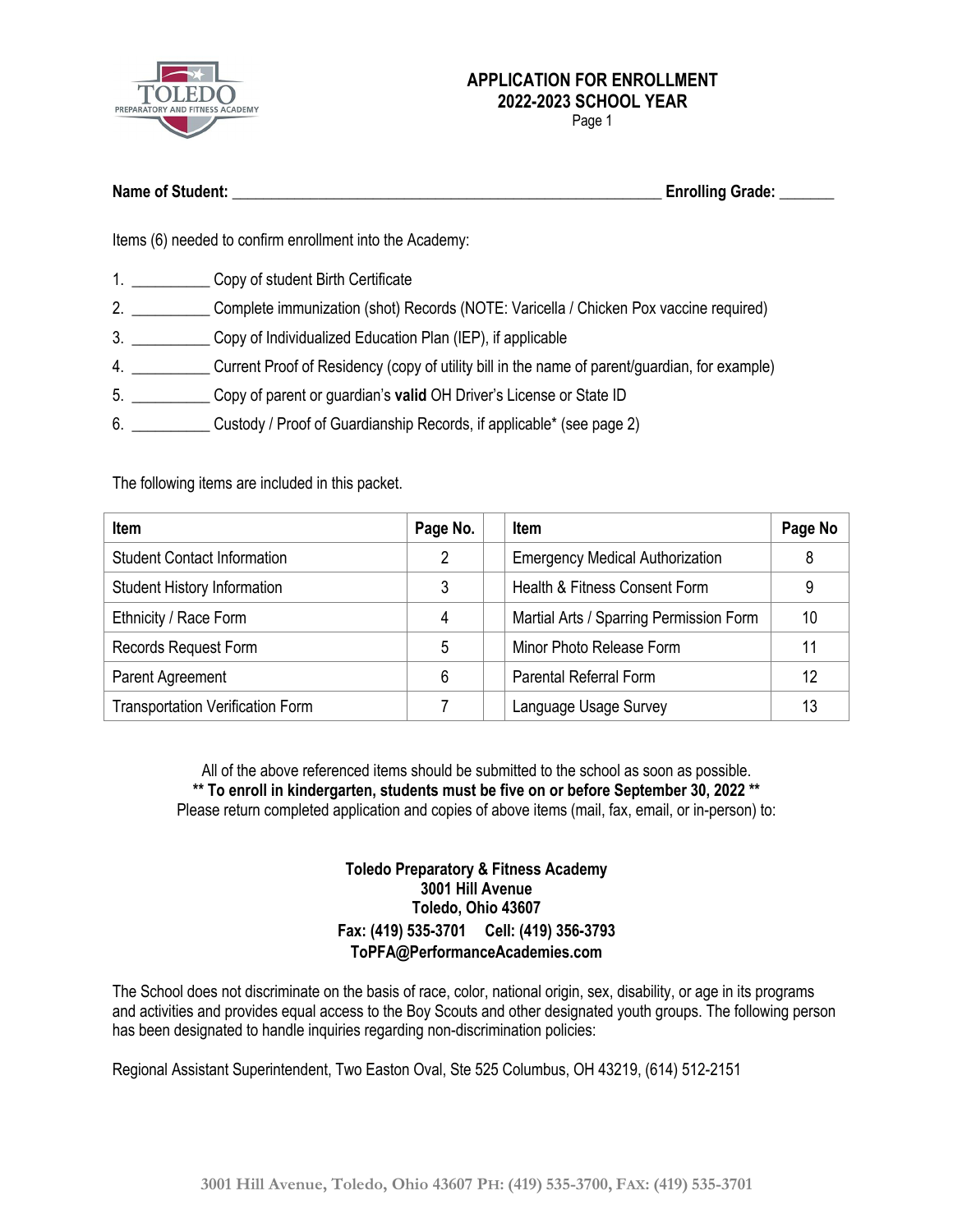

Page 2

## **STUDENT CONTACT INFORMATION**

| Student's Name:<br>(As it appears on Birth Certificate) (First)                                                                                                          |                                                                                            | (Middle) | (Last)                                                                                                                                                                                                                                                                                                                                                                                          |
|--------------------------------------------------------------------------------------------------------------------------------------------------------------------------|--------------------------------------------------------------------------------------------|----------|-------------------------------------------------------------------------------------------------------------------------------------------------------------------------------------------------------------------------------------------------------------------------------------------------------------------------------------------------------------------------------------------------|
|                                                                                                                                                                          |                                                                                            |          |                                                                                                                                                                                                                                                                                                                                                                                                 |
|                                                                                                                                                                          |                                                                                            |          |                                                                                                                                                                                                                                                                                                                                                                                                 |
| Student's Social Security Number:<br>(A social security number helps schools properly identify students. This is a voluntary request and is not required for enrollment) |                                                                                            |          | Grade in 2022-2023:                                                                                                                                                                                                                                                                                                                                                                             |
|                                                                                                                                                                          |                                                                                            |          |                                                                                                                                                                                                                                                                                                                                                                                                 |
|                                                                                                                                                                          | *** Please enter all possible information for mother / father / guardian as it applies.*** |          |                                                                                                                                                                                                                                                                                                                                                                                                 |
|                                                                                                                                                                          |                                                                                            |          | Parent or Legal Guardian*: (First) (Example 2014) (Last) Relationship: 2015 2016 2017 (Example 2016)                                                                                                                                                                                                                                                                                            |
|                                                                                                                                                                          |                                                                                            |          |                                                                                                                                                                                                                                                                                                                                                                                                 |
|                                                                                                                                                                          |                                                                                            |          |                                                                                                                                                                                                                                                                                                                                                                                                 |
|                                                                                                                                                                          |                                                                                            |          |                                                                                                                                                                                                                                                                                                                                                                                                 |
|                                                                                                                                                                          |                                                                                            |          |                                                                                                                                                                                                                                                                                                                                                                                                 |
|                                                                                                                                                                          |                                                                                            |          |                                                                                                                                                                                                                                                                                                                                                                                                 |
|                                                                                                                                                                          |                                                                                            |          | 2 <sup>nd</sup> Parent or Legal Guardian: (First) (Last) (Last) Relationship: 2014 Relationship:                                                                                                                                                                                                                                                                                                |
|                                                                                                                                                                          | (First)                                                                                    |          |                                                                                                                                                                                                                                                                                                                                                                                                 |
|                                                                                                                                                                          |                                                                                            |          |                                                                                                                                                                                                                                                                                                                                                                                                 |
|                                                                                                                                                                          |                                                                                            |          |                                                                                                                                                                                                                                                                                                                                                                                                 |
|                                                                                                                                                                          |                                                                                            |          |                                                                                                                                                                                                                                                                                                                                                                                                 |
|                                                                                                                                                                          |                                                                                            |          |                                                                                                                                                                                                                                                                                                                                                                                                 |
| Student is a dependent of a member of the Active Duty Armed Forces? Yes _______ No ______                                                                                |                                                                                            |          |                                                                                                                                                                                                                                                                                                                                                                                                 |
| Student is a dependent of a member of the National Guard? Yes _______ No ______                                                                                          |                                                                                            |          |                                                                                                                                                                                                                                                                                                                                                                                                 |
| standing upon an equality when making the designation (See ORC Sec. 3109.042).                                                                                           |                                                                                            |          | An unmarried female who gives birth to a child is the sole residential parent and legal custodian of the child until a court of<br>competent jurisdiction issues an order designating another person as the residential parent and legal custodian. A court<br>designating the residential parent and legal custodian of a child described in this section shall treat the mother and father as |
| For Office Use Only:                                                                                                                                                     |                                                                                            |          |                                                                                                                                                                                                                                                                                                                                                                                                 |
| Start Date: _                                                                                                                                                            | <b>District of Residence:</b>                                                              |          | Accepted By:                                                                                                                                                                                                                                                                                                                                                                                    |

*SSID\_\_\_\_\_\_\_\_\_\_\_\_\_\_\_\_\_\_\_\_\_\_\_\_\_\_\_\_\_\_\_\_\_\_\_ CSADM\_\_\_\_\_\_\_\_\_\_\_\_\_ EMIS\_\_\_\_\_\_\_\_\_\_\_\_\_\_ Assign.Teach.\_\_\_\_\_\_\_\_\_\_\_\_\_\_\_\_\_\_\_\_\_\_\_\_*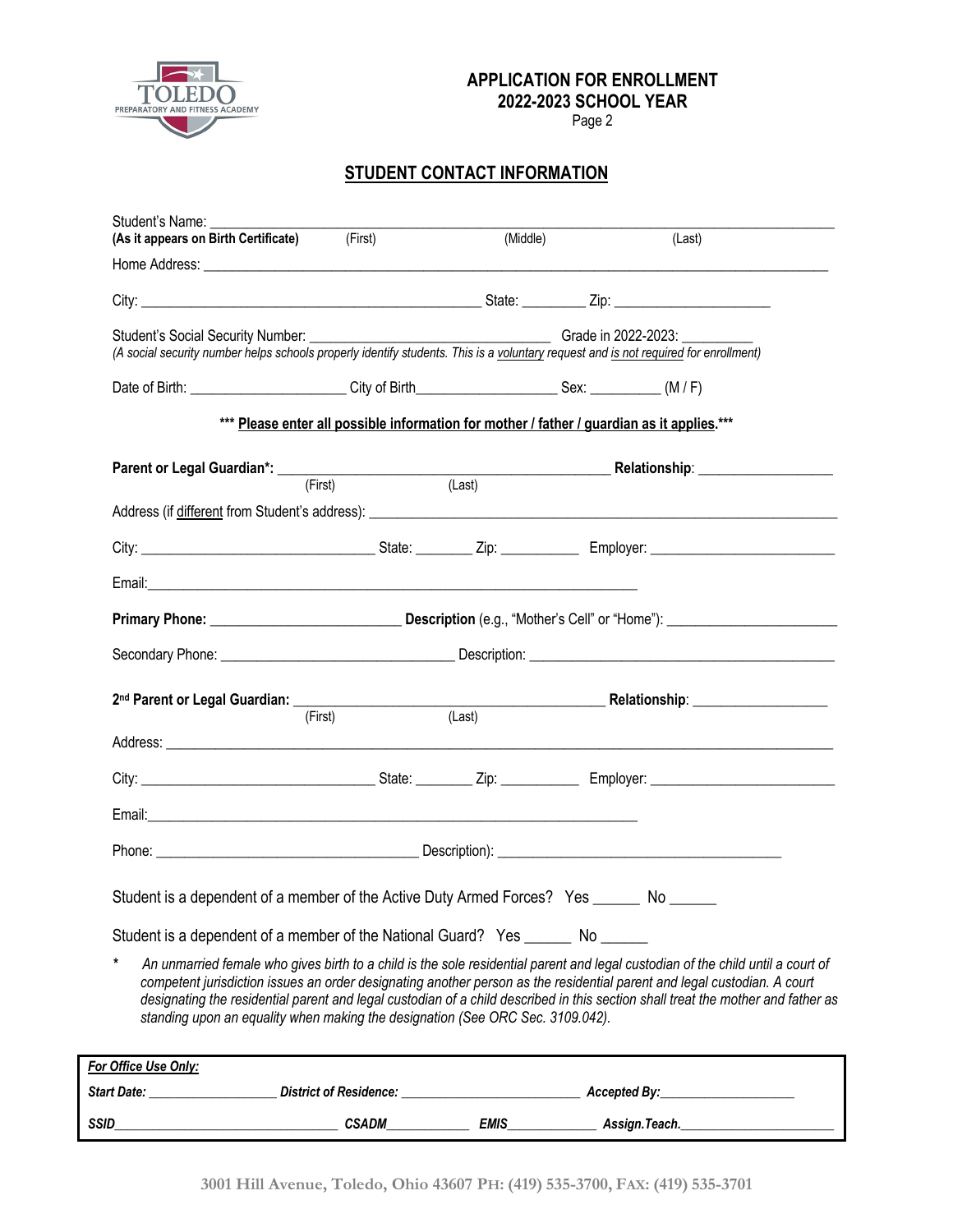

Page 3

## **STUDENT HISTORY INFORMATION**

|                                                        |                                                                                                                                                                                               |       | <b>Enrolling Grade:</b>        |
|--------------------------------------------------------|-----------------------------------------------------------------------------------------------------------------------------------------------------------------------------------------------|-------|--------------------------------|
|                                                        |                                                                                                                                                                                               |       |                                |
| Please list all other children living with the family. |                                                                                                                                                                                               |       |                                |
| Name                                                   | <b>Birth Date</b>                                                                                                                                                                             | Grade | <b>School Attending</b>        |
|                                                        |                                                                                                                                                                                               |       |                                |
|                                                        | Has your student ever received counseling or psychological testing? Yes _______ No ______                                                                                                     |       |                                |
|                                                        | Does your student have an active Individualized Education Plan (IEP)? Yes ______ No _____                                                                                                     |       |                                |
|                                                        | Has your student experienced any physical, emotional, mental, or social problems within the past two school years?                                                                            |       |                                |
|                                                        |                                                                                                                                                                                               |       |                                |
|                                                        |                                                                                                                                                                                               |       |                                |
|                                                        | Has your student ever been: Suspended _______ Expelled ______ No ______                                                                                                                       |       |                                |
|                                                        |                                                                                                                                                                                               |       |                                |
|                                                        |                                                                                                                                                                                               |       |                                |
|                                                        | Please describe any special needs that your student may require including medical conditions, physical limitations, or<br>other special needs of which you would like the school to be aware: |       |                                |
|                                                        |                                                                                                                                                                                               |       |                                |
|                                                        |                                                                                                                                                                                               |       |                                |
|                                                        | c. Medications to be given to the student during the school day: Yes ___________ No _________                                                                                                 |       |                                |
|                                                        | If yes, please describe (you must also sign a medication permission form): ___________________________________                                                                                |       |                                |
|                                                        |                                                                                                                                                                                               |       |                                |
|                                                        |                                                                                                                                                                                               |       | Date: ________________________ |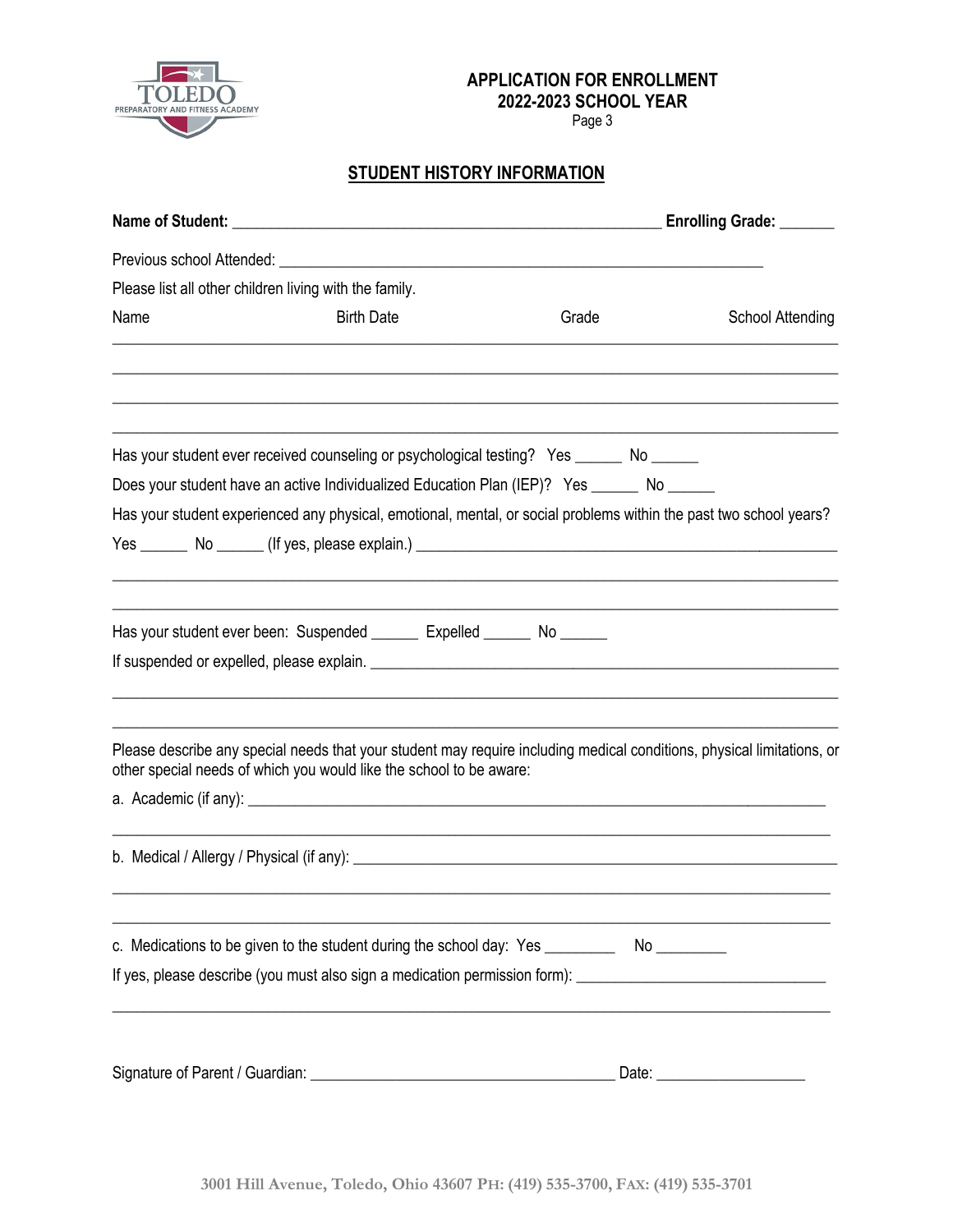

## **ETHNICITY / RACE DATA COLLECTION FORM**

(Required by Federal regulations)

**Name of Student: \_\_\_\_\_\_\_\_\_\_\_\_\_\_\_\_\_\_\_\_\_\_\_\_\_\_\_\_\_\_\_\_\_\_\_\_\_\_\_\_\_\_\_\_\_\_\_\_\_\_\_\_\_\_\_ Enrolling Grade: \_\_\_\_\_\_\_**

The United States Department of Education has issued guidelines requiring the collection of data on race and ethnicity for public school students. The federal government, which requires all states to collect this information, has developed a new way to report ethnicity and race that includes new categories.

If the following questions are not answered by the parent or guardian, the District Enrollment Officer will be required use observation identification to determine the student's designation. The determination will be reported to the parent or guardian.

## **Part I – Is this student of Hispanic/Latino heritage?** (Choose only one)

\_\_\_\_\_ No, not Hispanic / Latino

Yes, Hispanic / Latino (A person of Cuban, Mexican, Puerto Rican, South or Central American or other Spanish culture or origin, regardless of race.)

The above question is about ethnicity, not race. No matter what you selected above, please continue to answer Part II by checking one or more options to indicate what you consider your student's race to be.

**Part II – Race** (Choose one or more, regardless of Ethnicity)

\_\_\_\_\_ American Indian or Alaskan Native

\_\_\_\_\_ Asian

\_\_\_\_\_ Black or African American

\_\_\_\_\_ Native Hawaiian or Other Pacific Islander

**White** 

Parent / Guardian Signature: \_\_\_\_\_\_\_\_\_\_\_\_\_\_\_\_\_\_\_\_\_\_\_\_\_\_\_\_\_\_\_\_\_\_\_\_\_Date\_\_\_\_\_\_\_\_\_\_\_\_\_\_\_\_\_\_

#### **FOR OFFICE USE ONLY**

Parent/Guardian chose not to complete Ethnicity/Race information and determination was made by the Academy.

Enrollment Officer **Enrollment Officer**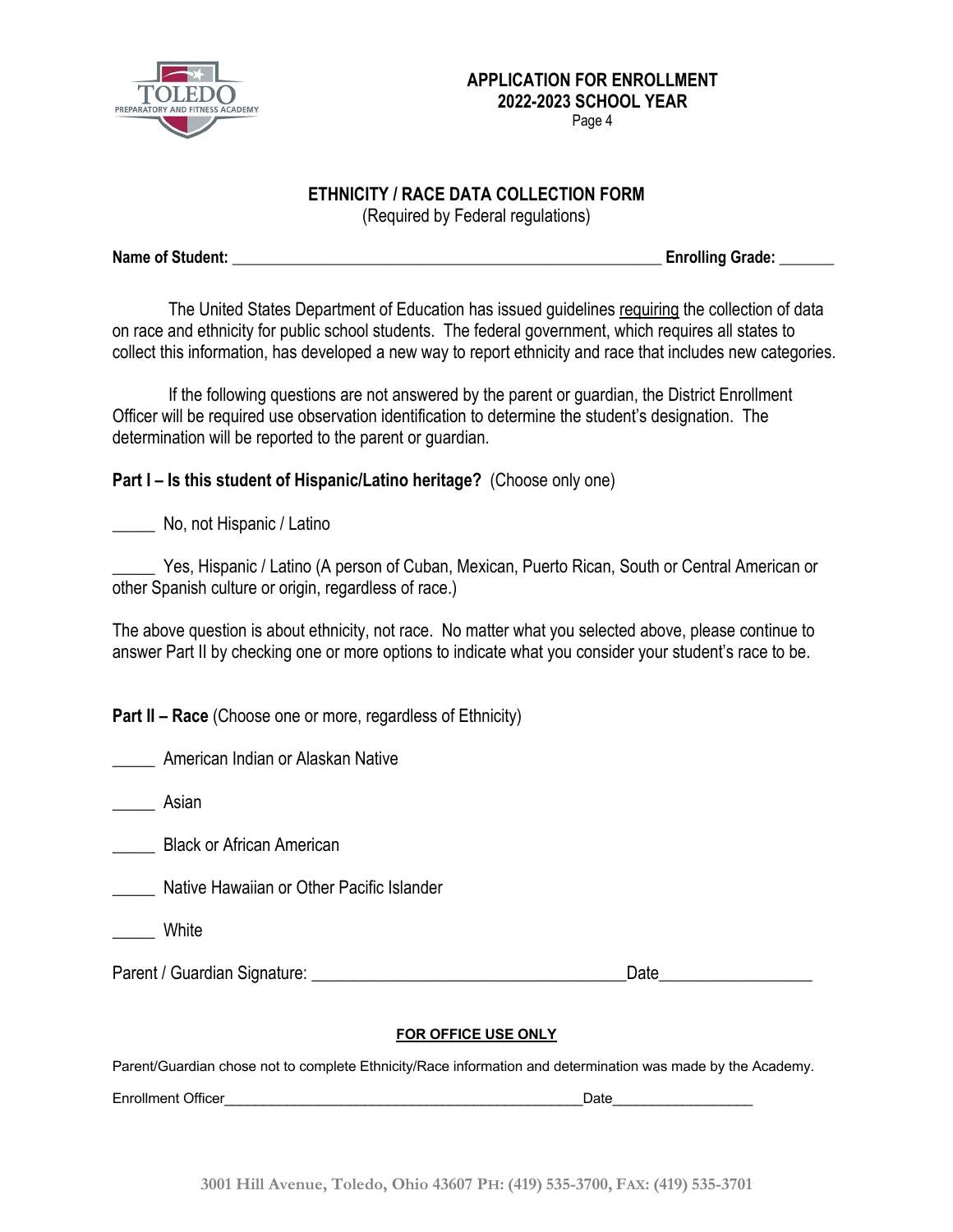

Page 5

### **RECORDS REQUEST FORM**

| <b>1st REQUEST</b>                                                       | <b>Example 2nd REQUEST</b> | <b>Example 3rd REQUEST</b> |
|--------------------------------------------------------------------------|----------------------------|----------------------------|
|                                                                          |                            |                            |
|                                                                          |                            |                            |
| Please transfer the permanent student records for the following student. |                            |                            |
|                                                                          |                            |                            |
|                                                                          |                            |                            |
|                                                                          |                            |                            |
| Please mail, e-mail, or fax the student's record to:                     |                            |                            |

## **IRN 000951 Toledo Preparatory & Fitness Academy 3001 Hill Avenue Toledo, Ohio 43607 Fax: (419) 535-3701 ToPFA@PerformanceAcademies.com**

The records to be release should include:

- Academic (Grade Card, OST, diagnostic, RIMPs, KRA, and/or other standardized tests)
- Discipline
- Attendance Records and SSID
- Health / Medical / Immunization Records
- All Special Education Records (including IEPs, BIPs, MFEs, and ETRs)
- ELL/LEP Records and Assessments

*\*\* In accordance with the Family Educational Rights and Privacy Act, parental permission is no longer required when records are requested by authorized school personnel \*\**

| For Office Use Only:                               |             |
|----------------------------------------------------|-------------|
| Date Records Request Sent                          |             |
| This child's first day of attendance was / will be | Verified by |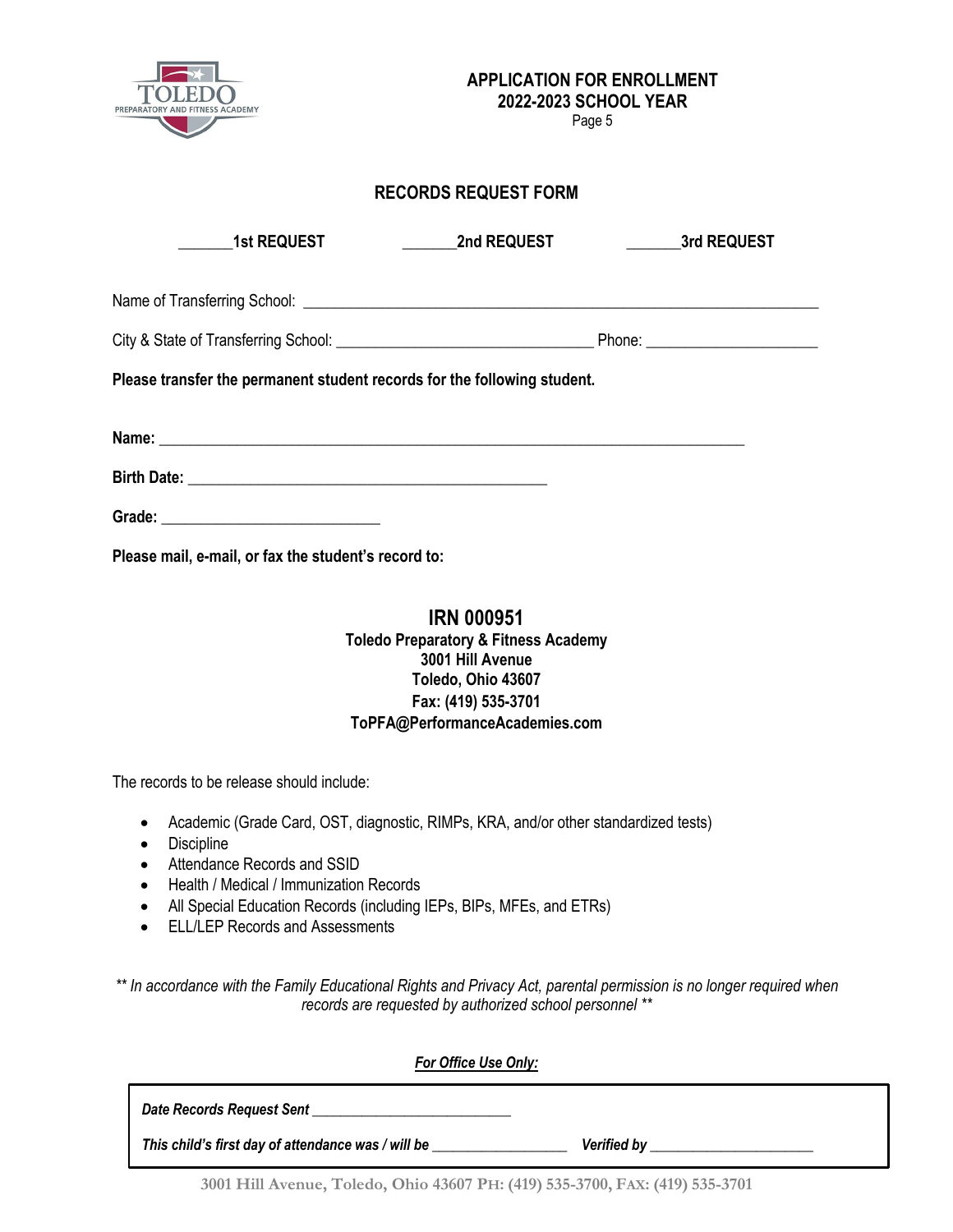

Page 6

## **PARENT AGREEMENT**

The parent or guardian of a child attending the Academy must:

- 1. Transport student to and from school on time daily, unless parent has opted to use district-provided transportation. Parents or designee must also be available to transport children who must be removed from school due to illness or other circumstances.
- 2. Adhere to the school schedule as well as the occasional cancellation of classes.
- 3. Adhere to the school schedule for arrival and dismissal times. Absenteeism, tardiness, and late dismissals (not pre-arranged) will not be tolerated.
- 4. Ensure that daily homework assignments are completed.
- 5. Participate in a minimum of twenty (20) parent/family volunteer hours per academic year, which may include Parent Teacher Organization (PTO) attendance, driving to/from field trips, classroom / office assistance, and / or fundraising.
- 6. Ensure that your child meets all immunization requirements for the State of Ohio and meets all school requirements if the child has special health needs.
- 7. Keep child at home if he / she has a communicable disease or temperature above 99.8 degrees.
- 8. Attend meetings of the Parent Teacher Organization (PTO) once a month.
- 9. Attend all parent / teacher conferences.
- 10. Meet the uniform requirements of the school and ensure that your child is in complete uniform each day of class.
- 11. Understand that the Academy is a community school established under Chapter 3314 of the Revised Code. The school is a public school and students enrolled in and attending the school are required to take proficiency tests and other examinations prescribed by law. In addition, there may be other requirements for students at the school that are prescribed by law. Students who have been excused from the compulsory attendance law for the purpose of home education as defined by the Administrative Code shall no longer be excused for that purpose upon their enrollment in a community school. For more information about this matter contact the school administration or the Ohio Department of Education.

I have read the above and understand the contents of the information as explained during the interview and orientation meeting with the Academy officials.

I agree to these terms.

| Parent / Guardian Signature: | Jate |
|------------------------------|------|
|                              |      |

Administrator Signature: \_\_\_\_\_\_\_\_\_\_\_\_\_\_\_\_\_\_\_\_\_\_\_\_\_\_\_\_\_\_\_\_\_\_\_\_\_\_\_\_\_\_\_\_\_\_\_\_ Date: \_\_\_\_\_\_\_\_\_\_\_\_\_\_\_\_\_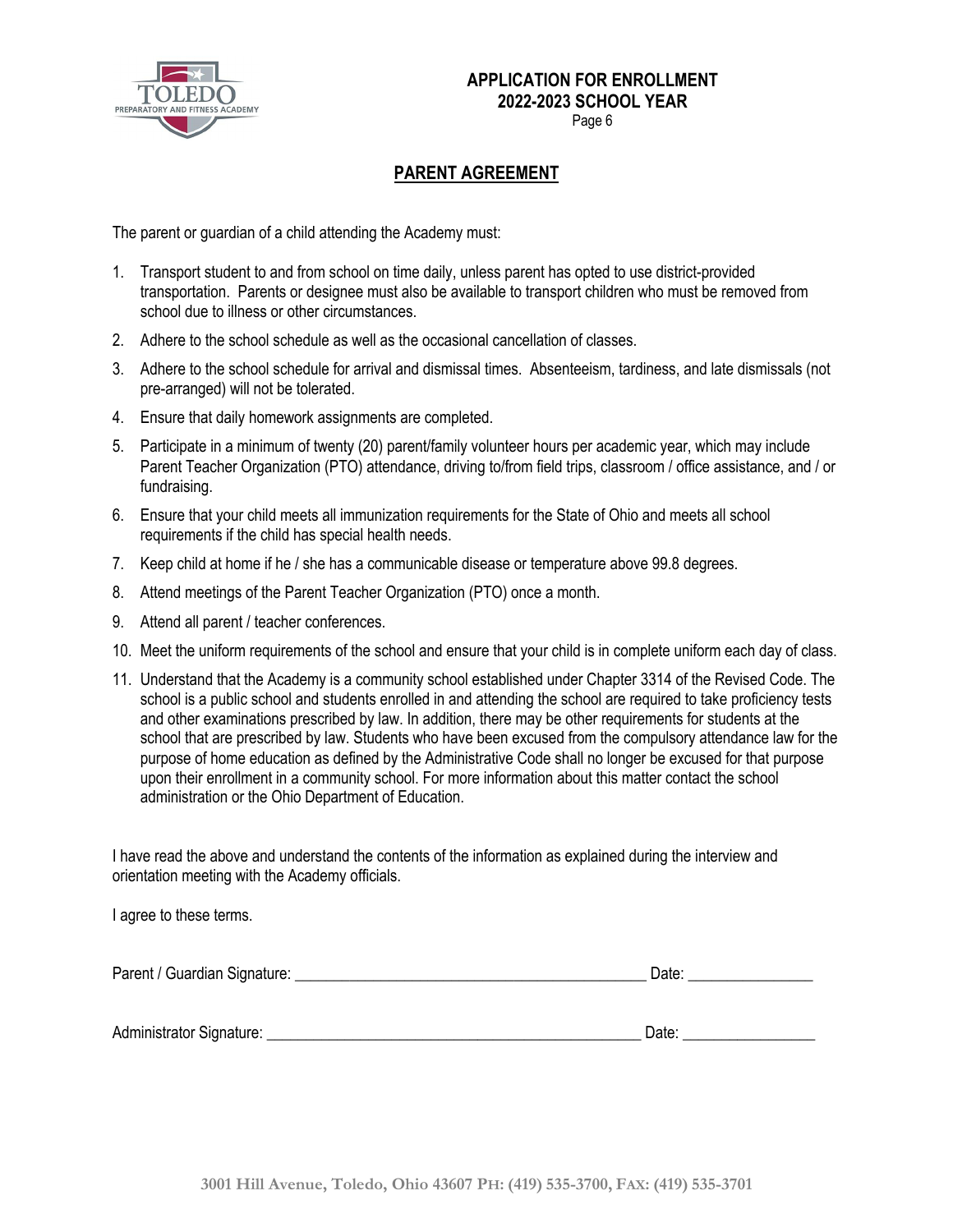

Page 7

### **VERIFICATION FORM TRANSPORTATION / PICK-UP**

Name of Student: **Name of Student:**  $\blacksquare$ 

I am permitting the following persons to transport my child to / from school. I understand that if a person that is not on the following list shows up to transport my child, the school will not release the student without first contacting the parent/guardian. All persons must be at least eighteen (18) years old.

|                  | FULL NAME (as it appears on valid state ID) RELATIONSHIP                                                              | <b>PHONE NUMBER</b> |
|------------------|-----------------------------------------------------------------------------------------------------------------------|---------------------|
|                  |                                                                                                                       |                     |
| $\mathcal{P}$    |                                                                                                                       |                     |
| 3 <sub>1</sub>   | <u> 1980 - Andrea Barbara, amerikan personal dan personal dan personal dan personal dan personal dan personal dan</u> |                     |
| $\overline{4}$ . | <u> Alexandria de la contrada de la contrada de la contrada de la contrada de la contrada de la contrada de la c</u>  |                     |
|                  | 5.                                                                                                                    |                     |
| 6                |                                                                                                                       |                     |
|                  |                                                                                                                       |                     |

The following persons are **NOT** permitted to transport my child (if applicable):

 NAME 1. \_\_\_\_\_\_\_\_\_\_\_\_\_\_\_\_\_\_\_\_\_\_\_\_\_\_\_\_\_\_\_\_\_\_\_\_\_\_\_\_\_\_\_\_\_\_\_\_\_\_\_\_\_\_\_\_ 2. \_\_\_\_\_\_\_\_\_\_\_\_\_\_\_\_\_\_\_\_\_\_\_\_\_\_\_\_\_\_\_\_\_\_\_\_\_\_\_\_\_\_\_\_\_\_\_\_\_\_\_\_\_\_\_\_ 3. \_\_\_\_\_\_\_\_\_\_\_\_\_\_\_\_\_\_\_\_\_\_\_\_\_\_\_\_\_\_\_\_\_\_\_\_\_\_\_\_\_\_\_\_\_\_\_\_\_\_\_\_\_\_\_\_ 4. \_\_\_\_\_\_\_\_\_\_\_\_\_\_\_\_\_\_\_\_\_\_\_\_\_\_\_\_\_\_\_\_\_\_\_\_\_\_\_\_\_\_\_\_\_\_\_\_\_\_\_\_\_\_\_\_ 5. \_\_\_\_\_\_\_\_\_\_\_\_\_\_\_\_\_\_\_\_\_\_\_\_\_\_\_\_\_\_\_\_\_\_\_\_\_\_\_\_\_\_\_\_\_\_\_\_\_\_\_\_\_\_\_\_

| Parent / Guardian Signature: | Date |
|------------------------------|------|
|                              |      |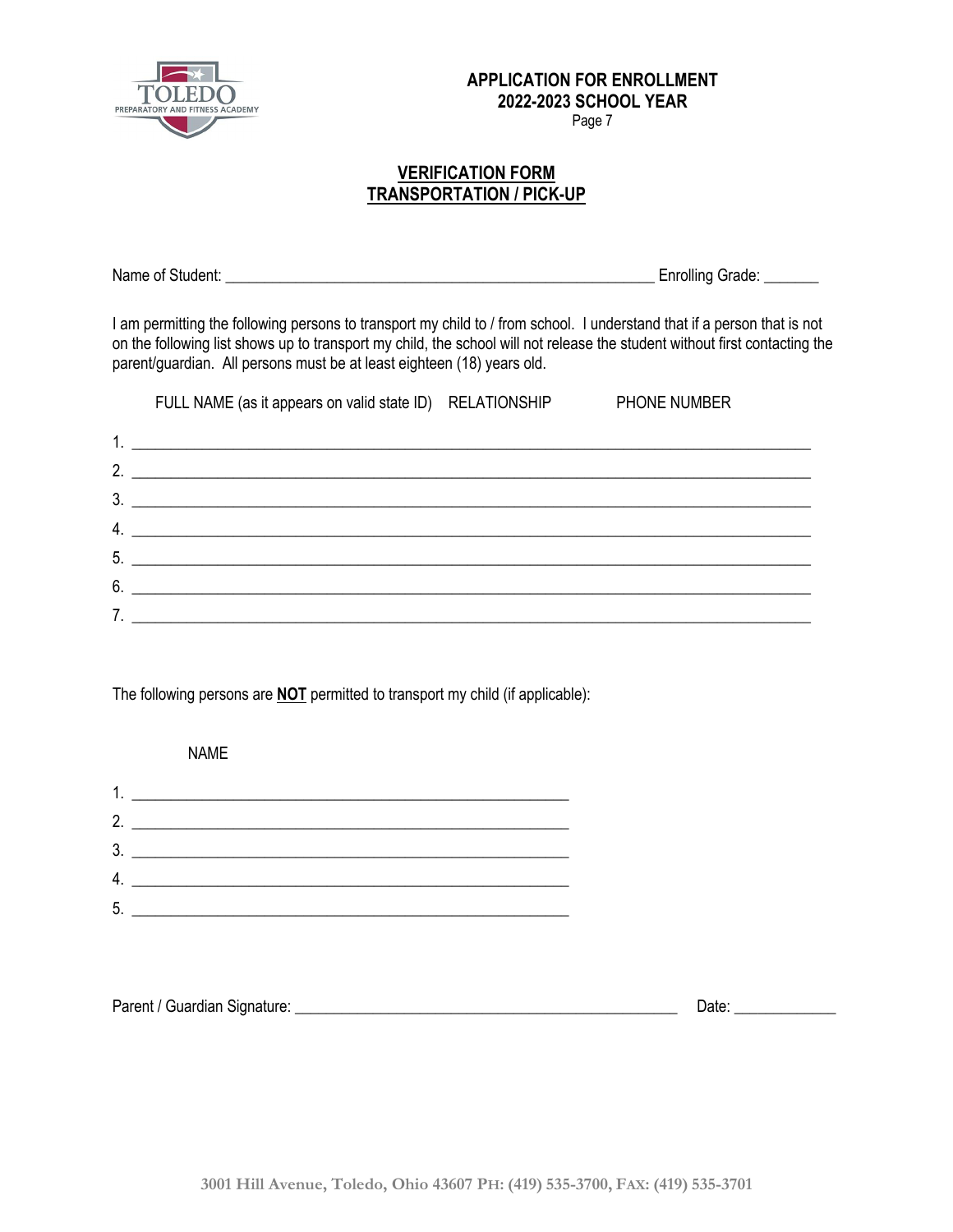

Page 8

## **EMERGENCY MEDICAL AUTHORIZATION**

|                                      | Purpose: To enable parents and guardians to authorize the provision of emergency treatment for children who become ill or<br>injured while under school authority, when parents or guardians cannot be reached.                                                                                                                                                                                                                                                                              |                     |                      |  |
|--------------------------------------|----------------------------------------------------------------------------------------------------------------------------------------------------------------------------------------------------------------------------------------------------------------------------------------------------------------------------------------------------------------------------------------------------------------------------------------------------------------------------------------------|---------------------|----------------------|--|
|                                      |                                                                                                                                                                                                                                                                                                                                                                                                                                                                                              |                     |                      |  |
|                                      |                                                                                                                                                                                                                                                                                                                                                                                                                                                                                              |                     |                      |  |
|                                      | Home Phone #: __________________________Work #: ________________________Cell #: ______________________________                                                                                                                                                                                                                                                                                                                                                                               |                     |                      |  |
|                                      | Persons to contact in the event the school cannot reach you:                                                                                                                                                                                                                                                                                                                                                                                                                                 |                     |                      |  |
| <b>NAME</b>                          | <b>RELATIONSHIP</b>                                                                                                                                                                                                                                                                                                                                                                                                                                                                          | <b>PHONE NUMBER</b> |                      |  |
|                                      |                                                                                                                                                                                                                                                                                                                                                                                                                                                                                              |                     |                      |  |
|                                      | 2. $\frac{1}{2}$ $\frac{1}{2}$ $\frac{1}{2}$ $\frac{1}{2}$ $\frac{1}{2}$ $\frac{1}{2}$ $\frac{1}{2}$ $\frac{1}{2}$ $\frac{1}{2}$ $\frac{1}{2}$ $\frac{1}{2}$ $\frac{1}{2}$ $\frac{1}{2}$ $\frac{1}{2}$ $\frac{1}{2}$ $\frac{1}{2}$ $\frac{1}{2}$ $\frac{1}{2}$ $\frac{1}{2}$ $\frac{1}{2}$ $\frac{1}{2}$ $\frac{1}{2}$                                                                                                                                                                       |                     |                      |  |
|                                      | 3.                                                                                                                                                                                                                                                                                                                                                                                                                                                                                           |                     |                      |  |
|                                      | 4. $\overline{\phantom{a}}$                                                                                                                                                                                                                                                                                                                                                                                                                                                                  |                     |                      |  |
|                                      |                                                                                                                                                                                                                                                                                                                                                                                                                                                                                              |                     |                      |  |
|                                      | PART I OR II MUST BE COMPLETED—PLEASE COMPLETE ONLY PART I OR PART II                                                                                                                                                                                                                                                                                                                                                                                                                        |                     |                      |  |
|                                      | PART I: TO GRANT CONSENT I hereby give consent for the following medical care providers and local hospital to be called:                                                                                                                                                                                                                                                                                                                                                                     |                     |                      |  |
|                                      | <b>NAME</b>                                                                                                                                                                                                                                                                                                                                                                                                                                                                                  |                     | PHONE NUMBER         |  |
|                                      | 1. Doctor: <u>Alexander Alexander Alexander Alexander Alexander Alexander Alexander Alexander Alexander Alexander</u>                                                                                                                                                                                                                                                                                                                                                                        |                     |                      |  |
|                                      |                                                                                                                                                                                                                                                                                                                                                                                                                                                                                              |                     |                      |  |
|                                      | In the event reasonable attempts to contact me have been unsuccessful, I hereby give my consent for (1) the administration                                                                                                                                                                                                                                                                                                                                                                   |                     |                      |  |
|                                      | of any treatment deemed necessary by above-named doctor, or, in the event the designated preferred practitioner is not<br>available, by another licensed physician or dentist; and (2) the transfer of the child to any hospital reasonably accessible. This<br>authorization does not cover major surgery unless the medical opinions of two other licensed physicians or dentists,<br>concurring in the necessity for such surgery, are obtained prior to the performance of such surgery. |                     |                      |  |
| which a physician should be alerted: | Facts concerning the child's medical history including allergies, medications being taken, and any physical impairments to                                                                                                                                                                                                                                                                                                                                                                   |                     |                      |  |
|                                      |                                                                                                                                                                                                                                                                                                                                                                                                                                                                                              |                     | Date: ______________ |  |
|                                      | PART II - REFUSAL TO CONSENT I do NOT give my consent for emergency medical treatment of my child. In the event of<br>illness or injury requiring emergency treatment, I wish the school authorities to take the following action(s):                                                                                                                                                                                                                                                        |                     |                      |  |

Parent/Guardian Signature: \_\_\_\_\_\_\_\_\_\_\_\_\_\_\_\_\_\_\_\_\_\_\_\_\_\_\_\_\_\_\_\_\_\_\_\_\_\_\_\_\_\_\_\_\_\_\_\_\_\_ Date: \_\_\_\_\_\_\_\_\_\_\_\_\_

**3001 Hill Avenue, Toledo, Ohio 43607 PH: (419) 535-3700, FAX: (419) 535-3701**

 $\_$  ,  $\_$  ,  $\_$  ,  $\_$  ,  $\_$  ,  $\_$  ,  $\_$  ,  $\_$  ,  $\_$  ,  $\_$  ,  $\_$  ,  $\_$  ,  $\_$  ,  $\_$  ,  $\_$  ,  $\_$  ,  $\_$  ,  $\_$  ,  $\_$  ,  $\_$  ,  $\_$  ,  $\_$  ,  $\_$  ,  $\_$  ,  $\_$  ,  $\_$  ,  $\_$  ,  $\_$  ,  $\_$  ,  $\_$  ,  $\_$  ,  $\_$  ,  $\_$  ,  $\_$  ,  $\_$  ,  $\_$  ,  $\_$  ,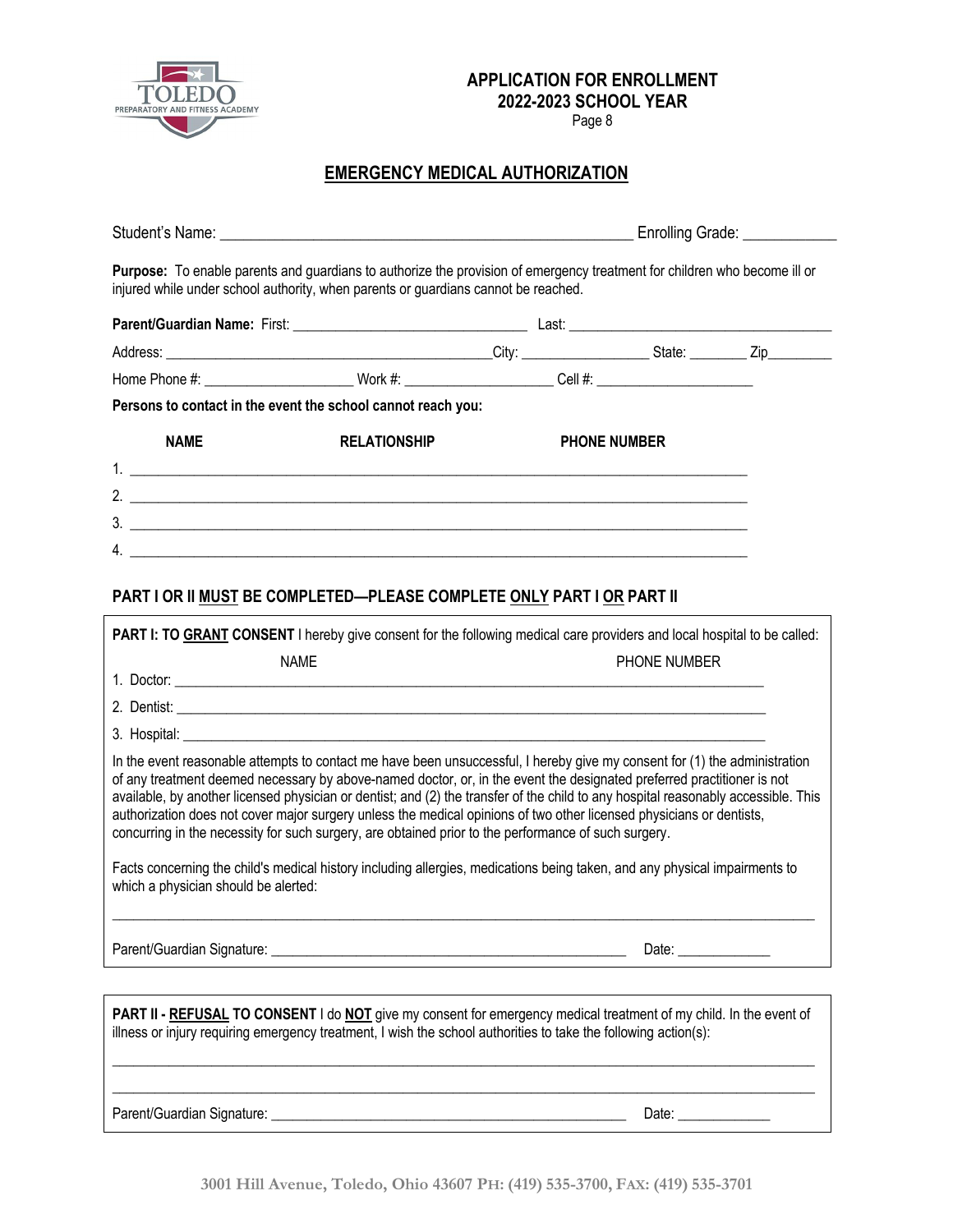

Page 9

## **HEALTH & FITNESS PARENTAL CONSENT FORM**

Name of Student: **Name of Student:**  $\blacksquare$ 

I hereby certify that I am the parent / legal guardian of the student named above, and that to the best of my knowledge, he / she is physically fit to participate in all sporting events scheduled through the Academy, subject to the limitations listed below.

It is understood that by signing this contract, I agree to abide by the rules and regulations of the school's fitness program. It is also understood that signing this contract releases from liability, the school and / or fitness instructors from any injuries sustained during his / her participation in all sporting events or practices.

Insurance: It is the responsibility of each parent / legal guardian to adequately cover their child participating in any sporting event through the Academy program with proper insurance.

Please list below any illness, injury, physical limitation, or other medical condition that would limit your child's participation in the fitness program in any way. Please note "None" if your child does not have limitations. \*\*\* If your child has asthma but will be participating in the Fitness program, he / she MUST bring his / her inhaler to fitness class each day. You MUST fill out medication permission forms for inhalers to be permitted in fitness classes.

 $\_$  ,  $\_$  ,  $\_$  ,  $\_$  ,  $\_$  ,  $\_$  ,  $\_$  ,  $\_$  ,  $\_$  ,  $\_$  ,  $\_$  ,  $\_$  ,  $\_$  ,  $\_$  ,  $\_$  ,  $\_$  ,  $\_$  ,  $\_$  ,  $\_$  ,  $\_$  ,  $\_$  ,  $\_$  ,  $\_$  ,  $\_$  ,  $\_$  ,  $\_$  ,  $\_$  ,  $\_$  ,  $\_$  ,  $\_$  ,  $\_$  ,  $\_$  ,  $\_$  ,  $\_$  ,  $\_$  ,  $\_$  ,  $\_$  ,

\_\_\_\_\_\_\_\_\_\_\_\_\_\_\_\_\_\_\_\_\_\_\_\_\_\_\_\_\_\_\_\_\_\_\_\_\_\_\_\_\_\_\_\_\_\_\_\_\_\_\_\_\_\_\_\_\_\_\_\_\_\_\_\_\_\_\_\_\_\_\_\_\_\_\_\_\_\_\_\_\_\_\_\_\_\_\_\_\_\_\_\_\_

\_\_\_\_\_\_\_\_\_\_\_\_\_\_\_\_\_\_\_\_\_\_\_\_\_\_\_\_\_\_\_\_\_\_\_\_\_\_\_\_\_\_\_\_\_\_\_\_\_\_\_\_\_\_\_\_\_\_\_\_\_\_\_\_\_\_\_\_\_\_\_\_\_\_\_\_\_\_\_\_\_\_\_\_\_\_\_\_\_\_\_\_\_

\_\_\_\_\_\_\_\_\_\_\_\_\_\_\_\_\_\_\_\_\_\_\_\_\_\_\_\_\_\_\_\_\_\_\_\_\_\_\_\_\_\_\_\_\_\_\_\_\_\_\_\_\_\_\_\_\_\_\_\_\_\_\_\_\_\_\_\_\_\_\_\_\_\_\_\_\_\_\_\_\_\_\_\_\_\_\_\_\_\_\_\_\_

#### WARNING

I am aware that playing or practicing to play / participate in any sport can be a dangerous activity involving many risks of injury. I understand that the dangers and risks of playing or practicing to play / participate in sports include, but are not limited to: death, serious neck and spinal injuries which may result in complete or partial paralysis, brain damage, serious injury to virtually all internal organs, serious injury to virtually all bones, joints, ligaments, muscles, tendons and other aspects of the skeletal system, and serious injury or impairment to other aspects of the body, general health and well-being. I understand that the dangers of playing or practicing to play / participate in sports may result not only in serious injury, but in serious impairment of my child's future abilities to earn a living, to engage in other business, social and recreational activities and generally enjoy his / her life.

|  | Parent / Guardian Signature: |  | Date |  |
|--|------------------------------|--|------|--|
|--|------------------------------|--|------|--|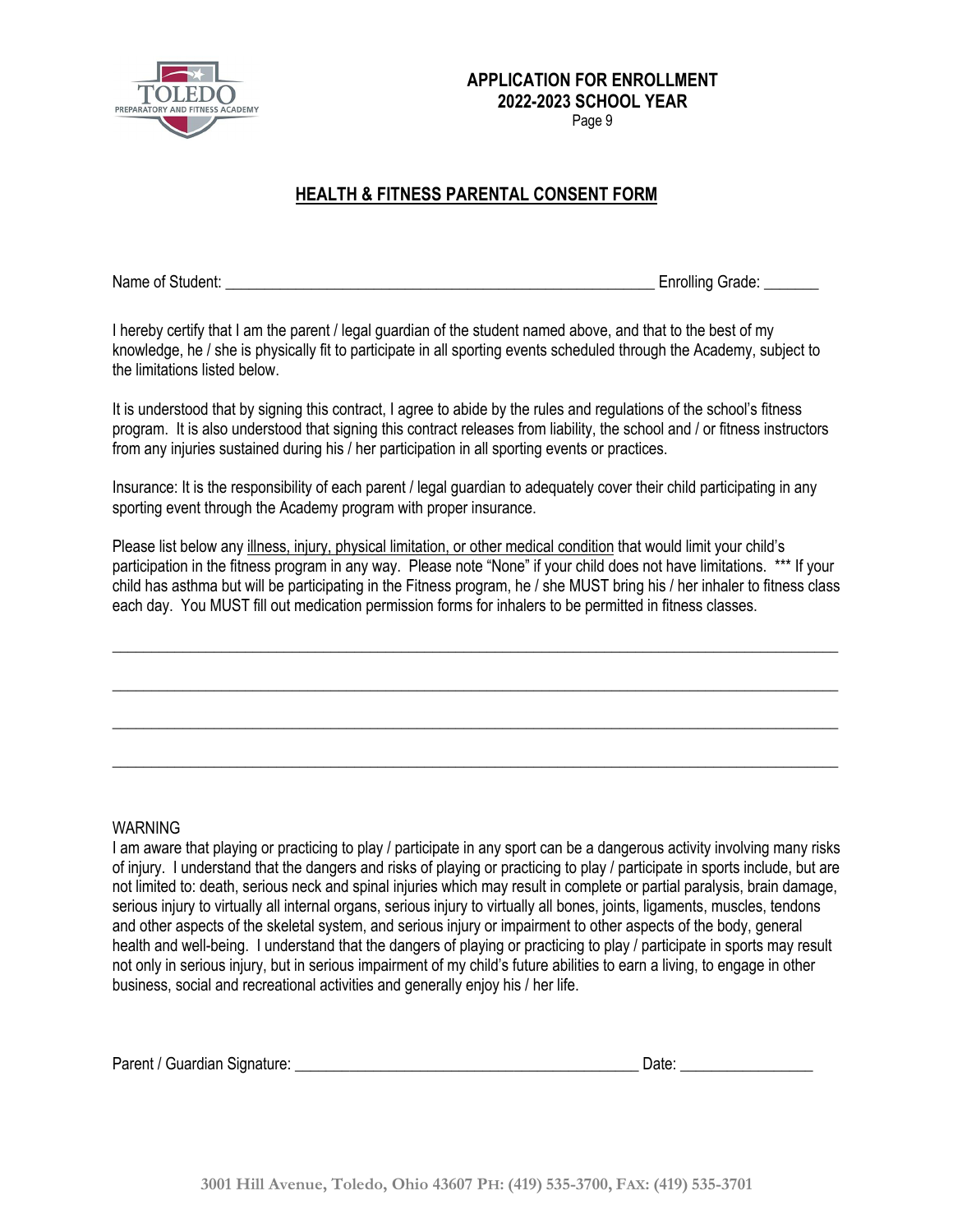

## **MARTIAL ARTS / SPARRING PERMISSION FORM**

### ATTENTION PARENTS / GUARDIANS:

Our desire is for each student to progress rapidly in his or her martial arts classes. Our hopes are that our students will continue to progress and develop enough skills to compete in martial arts tournaments achieving steady promotions in belt degrees (white, yellow, green, purple, brown, red, black). We would like each student to achieve his or her "black belt" before leaving the Academy after his or her  $8<sup>th</sup>$  grade school year. In order for this continuation in skills the students must begin to "spar" to develop the talent to compete. In order to accomplish this we need your signed permission.

Please note that we have purchased the proper equipment for padded sparring competition. This is protective gear, which will aid in your child's safety. This will be contact, padded sparring lessons. We require that each student purchase a mouth guard at K-mart, Wal-Mart, or any other discount store. These usually range from \$1-3 dollars.

\*\*\*\*New students will NOT be permitted to spar until their skills have increased to the level and ability of sparring.

My student **\_\_\_\_\_HAS PERMISSION \_\_\_\_\_\_ DOES NOT HAVE PERMISSION** to begin sparring lessons in martial arts class. I understand that this will be a contact competition.

My student **WILL WILL NOT** be wearing a mouth guard.

Name of Student: \_\_\_\_\_\_\_\_\_\_\_\_\_\_\_\_\_\_\_\_\_\_\_\_\_\_\_\_\_\_\_\_\_\_\_\_\_\_\_\_\_\_\_\_\_\_\_\_\_\_\_\_\_\_\_ Enrolling Grade: \_\_\_\_\_\_\_

Parent / Guardian Signature: \_\_\_\_\_\_\_\_\_\_\_\_\_\_\_\_\_\_\_\_\_\_\_\_\_\_\_\_\_\_\_\_\_\_\_\_\_\_\_\_\_\_\_\_\_ Date: \_\_\_\_\_\_\_\_\_\_\_\_\_\_\_\_\_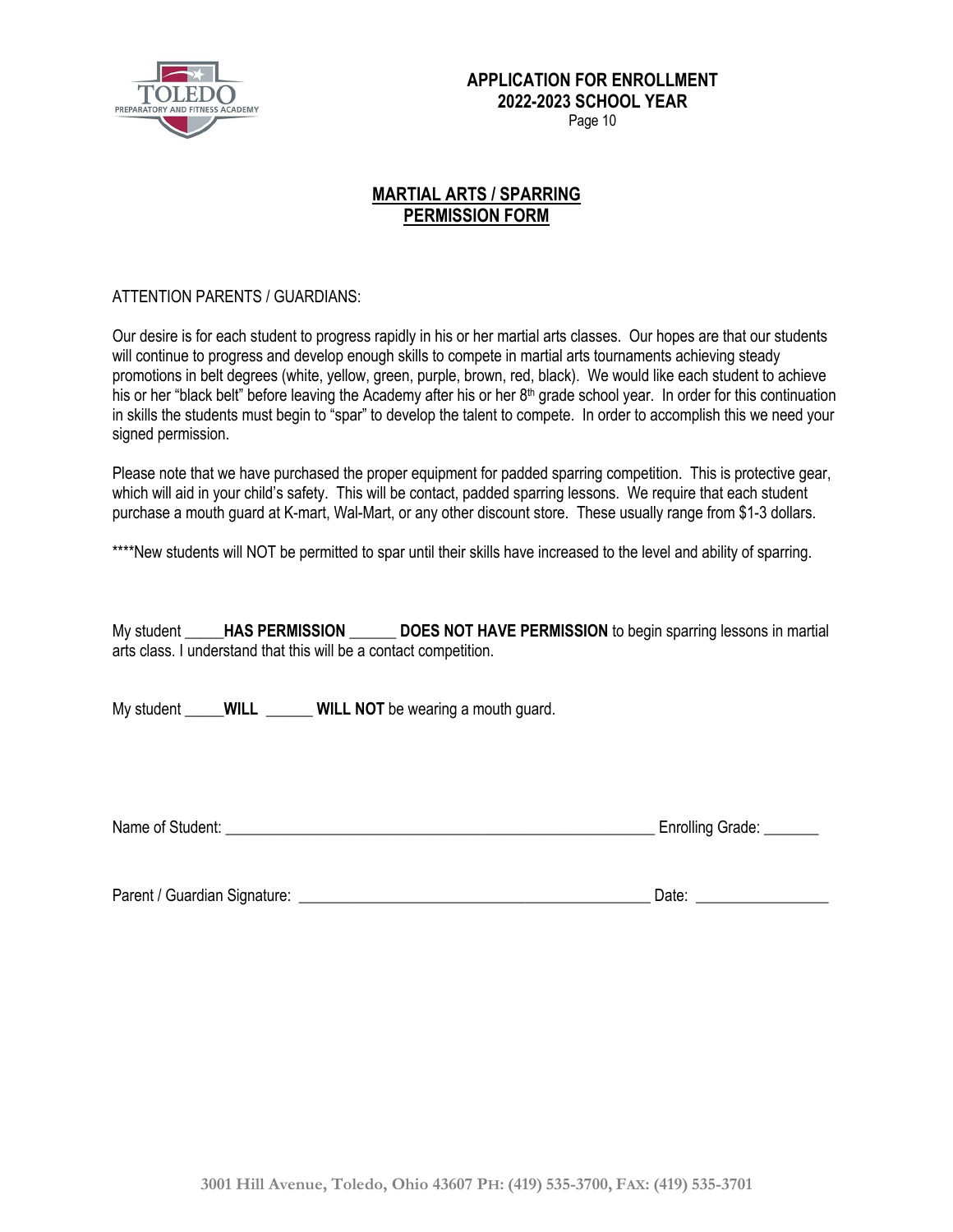

Page 11

## **DIRECTORY & MINOR PHOTO RELEASE FORM**

With my signature below, I give the Academy permission to publish in print, electronic or video format the likeness or image of my child. I release all claims against the school or its representatives with respect to copyright ownership and publication including any claim for compensation related to use of the materials.

With my signature I also am informing the Academy that I do not wish to release my or my child's directory information when a request for directory information is made with the Academy by another party not related to the Academy.

| Date: the contract of the contract of the contract of the contract of the contract of the contract of the contract of the contract of the contract of the contract of the contract of the contract of the contract of the cont |
|--------------------------------------------------------------------------------------------------------------------------------------------------------------------------------------------------------------------------------|

### **General Guidelines**

A release must be obtained when photographing or videotaping a minor (under 18). Parent or guardian signatures are required; signatures of minors are not sufficient. When images are published, the school or its representative will take cautionary steps to provide minimum identifying information and will not use specific street or mailing addresses, e-mail addresses, or phone numbers. Signed release forms are not needed when subjects are in public places, such as fairgrounds or parks. It is the responsibility of the photographer or videographer to obtain signed release forms and maintain records. If you have questions, please inquire at your child's school office.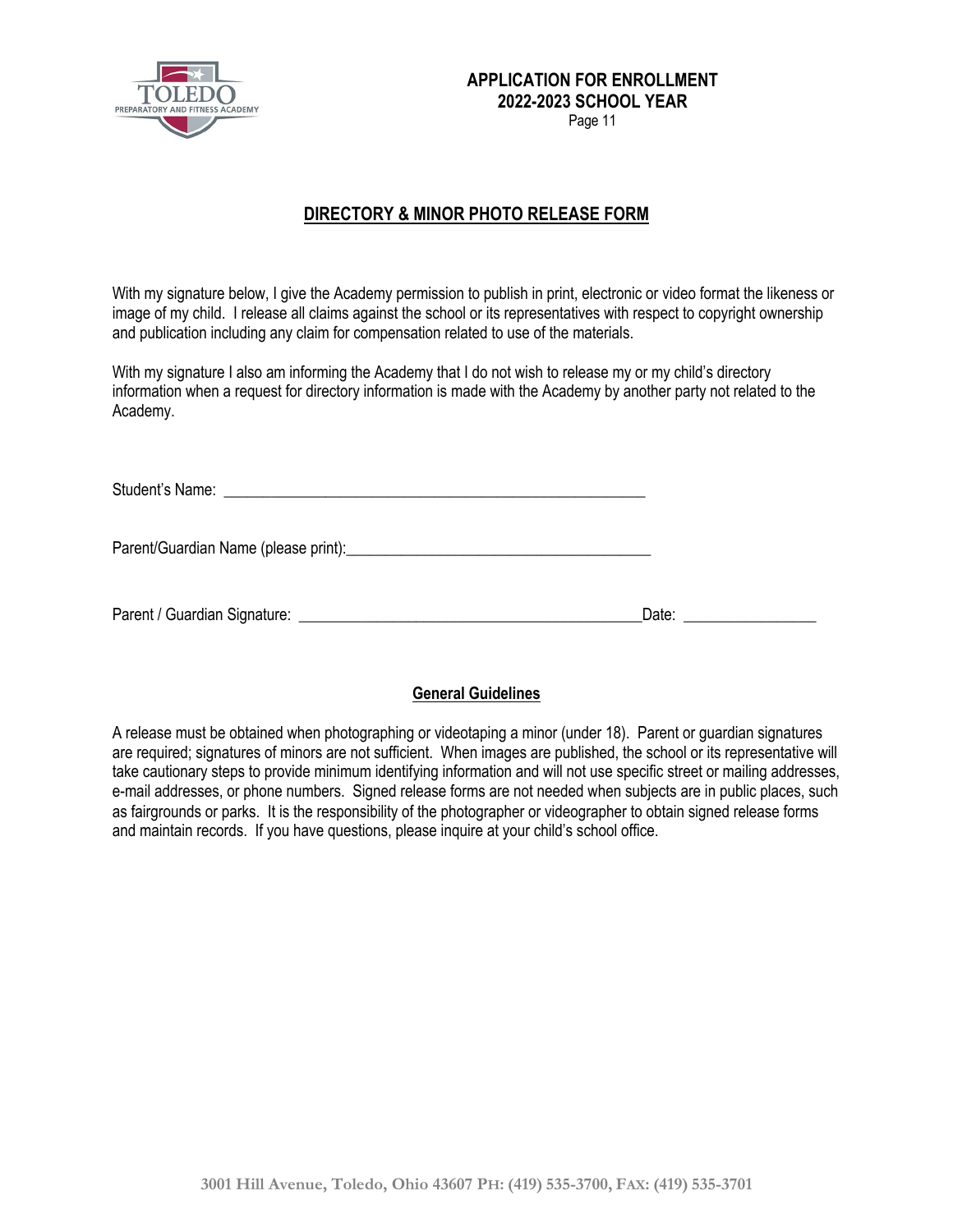

Page 12

## **PARENT REFERRAL FORM**

Name of Student: \_\_\_\_\_\_\_\_\_\_\_\_\_\_\_\_\_\_\_\_\_\_\_\_\_\_\_\_\_\_\_\_\_\_\_\_\_\_\_\_\_\_\_\_\_\_\_\_\_\_\_\_\_\_\_

What was the **most effective** means of learning about the Academy

| 1.       | <b>Advertisement about the Academy</b>                                                                                                                                         |               |  |  |  |
|----------|--------------------------------------------------------------------------------------------------------------------------------------------------------------------------------|---------------|--|--|--|
|          | Direct mail came to my mailbox                                                                                                                                                 |               |  |  |  |
|          | A flyer / doorhanger came to my house                                                                                                                                          |               |  |  |  |
|          | I saw a flyer in my community                                                                                                                                                  |               |  |  |  |
|          | I saw a printed ad in a Parent Magazine                                                                                                                                        |               |  |  |  |
|          | I clicked an online ad on the internet or Facebook                                                                                                                             |               |  |  |  |
|          | I saw a billboard for the school                                                                                                                                               |               |  |  |  |
|          | I heard a radio advertisement                                                                                                                                                  |               |  |  |  |
|          | I saw a TV advertisement                                                                                                                                                       |               |  |  |  |
| 2.<br>3. | I found the Academy _______ online or<br>on Facebook<br>I was referred by an individual<br>I was referred by a parent, <u>I example and the set of parent</u> (name of parent) |               |  |  |  |
|          | I was referred by an Academy employee _________________________________(name of employee)                                                                                      |               |  |  |  |
| 4.       | My child is a sibling or<br>other family member of an existing student                                                                                                         |               |  |  |  |
| 5.       |                                                                                                                                                                                | (please note) |  |  |  |

The Academy appreciates your feedback!